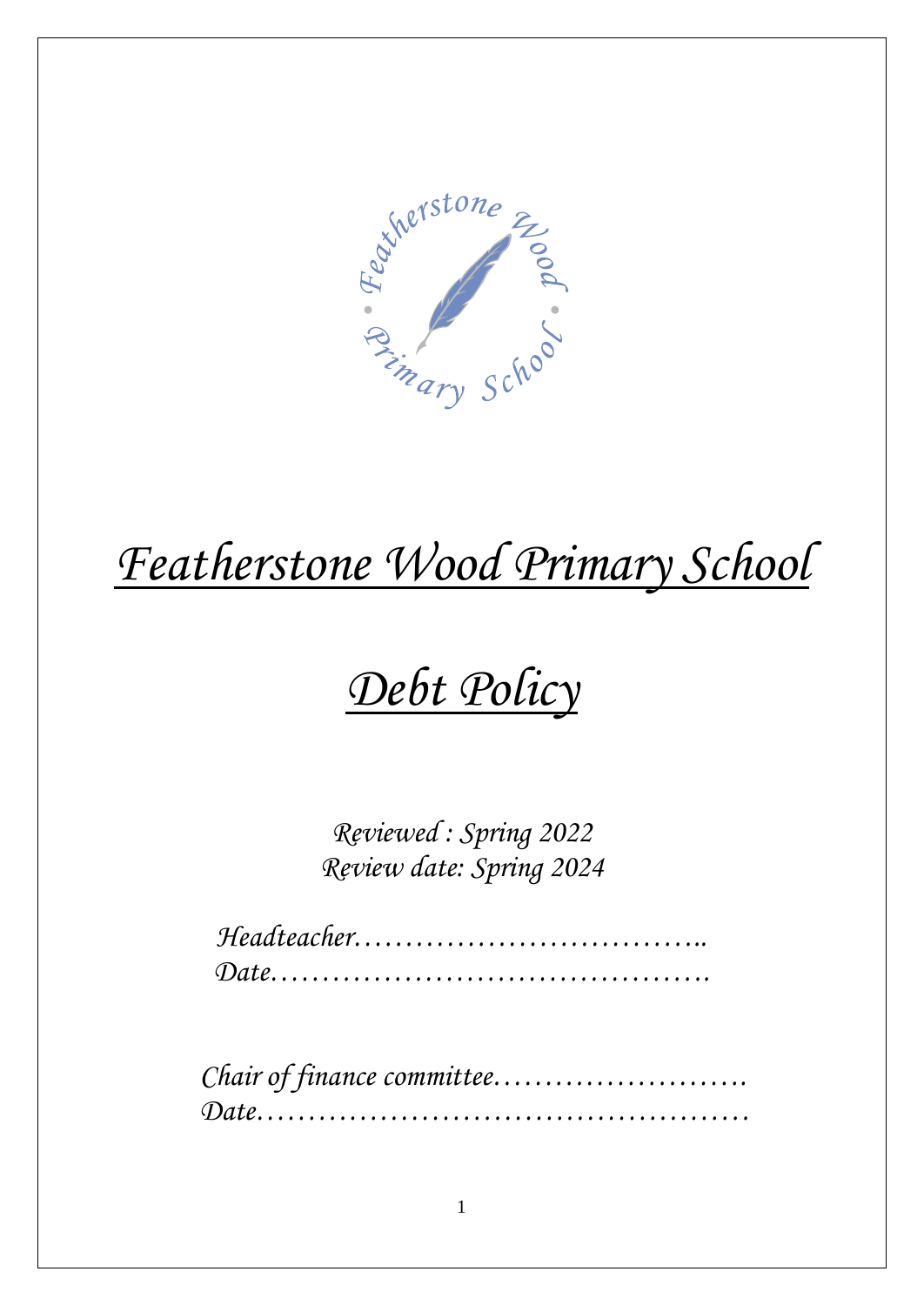#### **DEBT RECOVERY POLICY**

#### **General requirements**

Featherstone Wood Primary School will take all reasonable measures to vigorously collect debts as part of its management of public funds. A debt will be written off only after all reasonable measures (commensurate with the size and nature of the debt) have been taken to recover it.

Featherstone Wood Primary School's debt recovery policy will observe the relevant financial regulations and guidance set out in the Financial Handbook for Schools and any other legal requirements. In particular:

- the Governing Body will not write-off any debt belonging to the school which exceeds £500. Any sums above this will be referred to the Director of Children Schools and Families for approval and the formal agreement of the County Council's Finance Director obtained before writing-off. (If any debtor has a number of debts which together exceed the write-off limit then these will be treated as a total amount).
- a formal record of any debts written off will be maintained and this will be retained for 7 years
- Featherstone Wood Primary School will not initiate any legal action to recover debts, but will refer any debts which it has not been able to collect (unless a decision to write-off the debt is demonstrably a reasonable course of action) to the County Secretary to consider taking legal or other action to recover the debt.
- the school will NOT write-off any debt belonging to the County Council or another party, e.g. debts for school meals. If in doubt as to the appropriate action to collect any such debts the school will seek advice promptly from officers of the County Council.

#### **School staff are expected to follow the following procedures to secure the collection of all debts.**

#### **Recording of goods or services supplied where payment is not received in advance or 'at the point of sale'.**

A record will be kept of all such supplies that details what was supplied, the value, the date(s) and the identity of the 'debtor', e.g. child, parent, hirer, etc.

Where invoices are raised these should state the date by which payment is due.

In all other cases correspondence with parents, etc. should indicate the maximum period that the school regards as reasonable before payment is overdue, e.g. contributions for a school trip should be received by, payment for items purchased should be sent to the school office by, etc.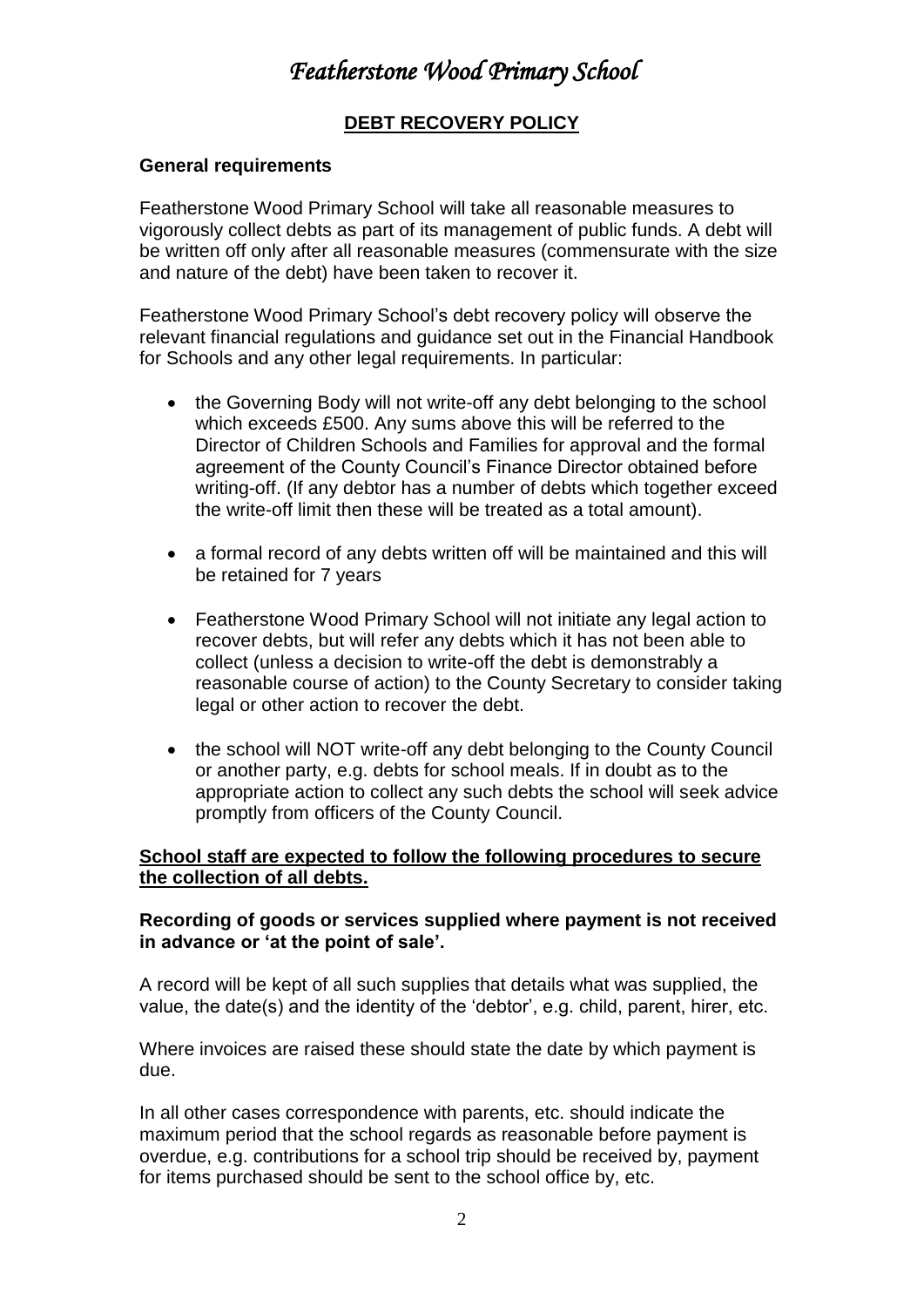The Resources and Finance Committee or Governing Body in consultation with the head teacher should determine what the reasonable 'credit period' is if this is not otherwise specified, e.g. the governors may stipulate the maximum settlement period for school lettings in a separate 'premises hiring policy'.

#### **Initial reminders**

Initial reminders may be informal and made either in person (when a parent comes to collect/drop off the child) or by telephone. Normally, the secretary will undertake this having built up a good relationship with the parents.

#### **First reminder letter**

A formal reminder letter should be issued after '2' weeks from any informal reminder / the date of supply, *e.g. two weeks*. *If action is to proceed further, it is necessary to prove that all reasonable attempts have been made to recover the debt, and that these attempts have been made in a timely manner, i.e. at the time that the debt first became overdue*.

#### **Second reminder letter**

A second reminder letter will be issued in '2' weeks after the First reminder letter.

#### **Using reminder letters**

Should a debt need to be taken beyond two reminder letters, formal written evidence may have to be produced. It is therefore important that at least one, but preferably two, written reminders are sent. Details of all reminders, whether verbal or in writing, should be maintained. Where a letter is issued, a copy must be retained on file.

#### **Failure to respond to reminders / settle a debt**

When a debt reaches £20, parents/carers will be informed that the service for which the debt has accrued will be withdrawn, until the debt has been repaid or a repayment plan has been agreed.

If no response is received from the reminders issued, a letter will be sent to the debtor advising them that the matter will be referred to the County Secretary's Department, Legal and Administration.

At the discretion of the Governing Body/Resources and Finance Committee the debtor may be advised that they will be required to pay in advance for all future supplies or the supply will no longer be available to them. This decision and its basis will be recorded.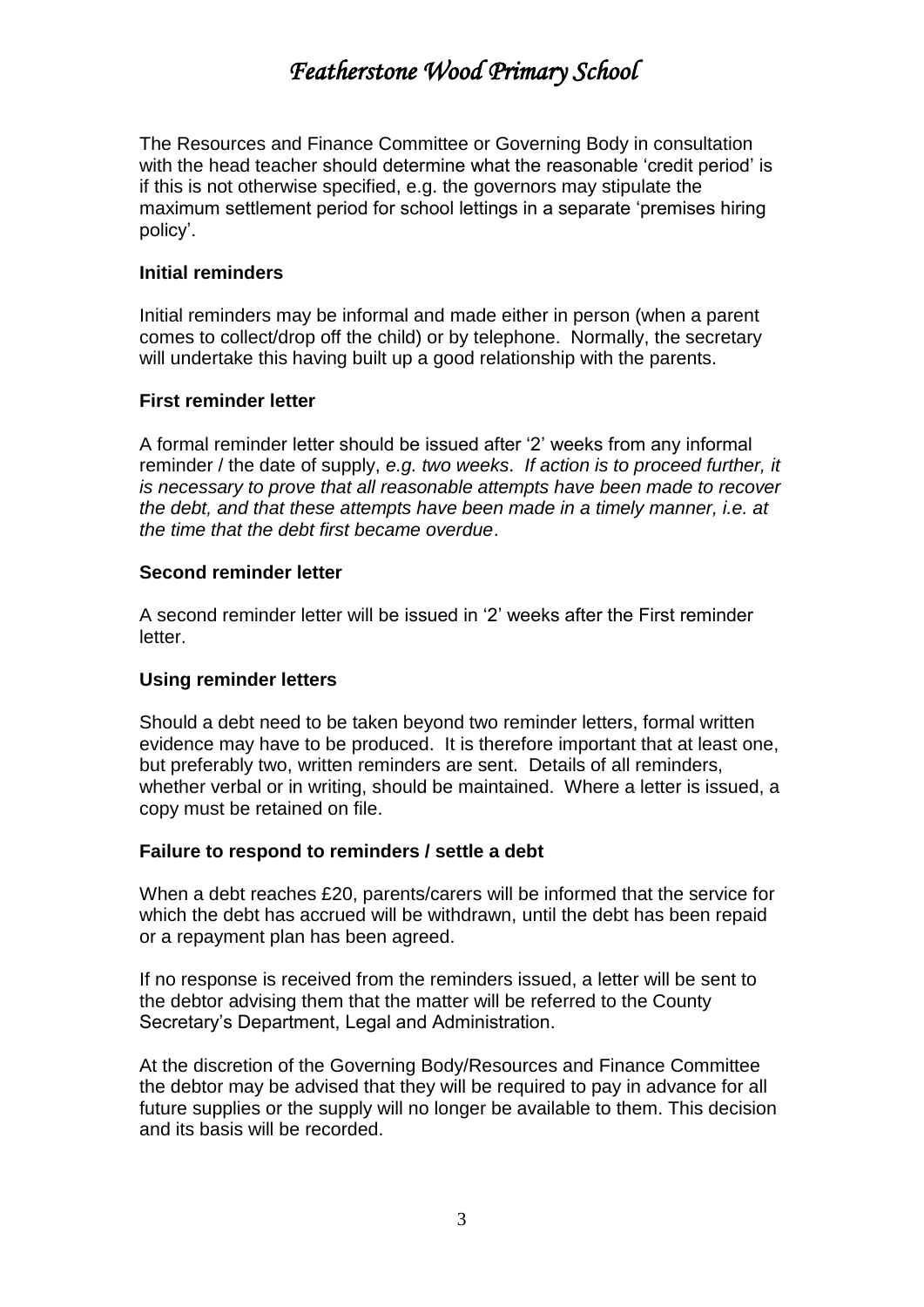#### **Negotiation of repayment terms**

Debtors are expected to settle the amount owed by a single payment as soon as possible after receiving the first 'overdue reminder'.

If a debtor asks for 'repayment terms' these may be negotiated at the discretion of the Chair of the Resource and Finance Committee. A record of all such agreements will be kept.

A letter will be issued to the debtor confirming the agreed terms (unless this not judged necessary). The settlement period should be the shortest that is judged reasonable.

The Chair of the Resource and Finance Committee will decide whether any debtor who has been granted extended settlement terms will not be offered any further 'credit' and will be required to pay in advance in future.

#### **Costs of debt recovery**

Where the school incurs material additional costs in recovering a debt then the Governing Body will decide whether to seek to recover such costs from the debtor. This decision and its basis will be recorded.

The debtor will be formally advised that they will be required to pay the additional costs incurred by the school in recovering the debt.

#### **Reporting of outstanding debt levels**

The school office will ensure that the level of outstanding debt is known and can be determined at any time.

The Resource and Finance Committee will review the level of outstanding debts every term to determine whether this level is acceptable and whether action to recover debts is effective.

#### **Bad debts**

The school should already have outlined who has the authority to write off a debt accruing to the school, and identified any limitations to this authority in its Schedule of Financial Delegation or similar document. The school's debt recovery policy should be cross-referenced to the Schedule of Financial Delegation.

Write-off of any debt is greater than £200 requires the written approval of the Resources Committee of the Governing Body up to a maximum of £500.

A record of the write-off, the reason for it, and the approval for it, will be retained for 7 years.